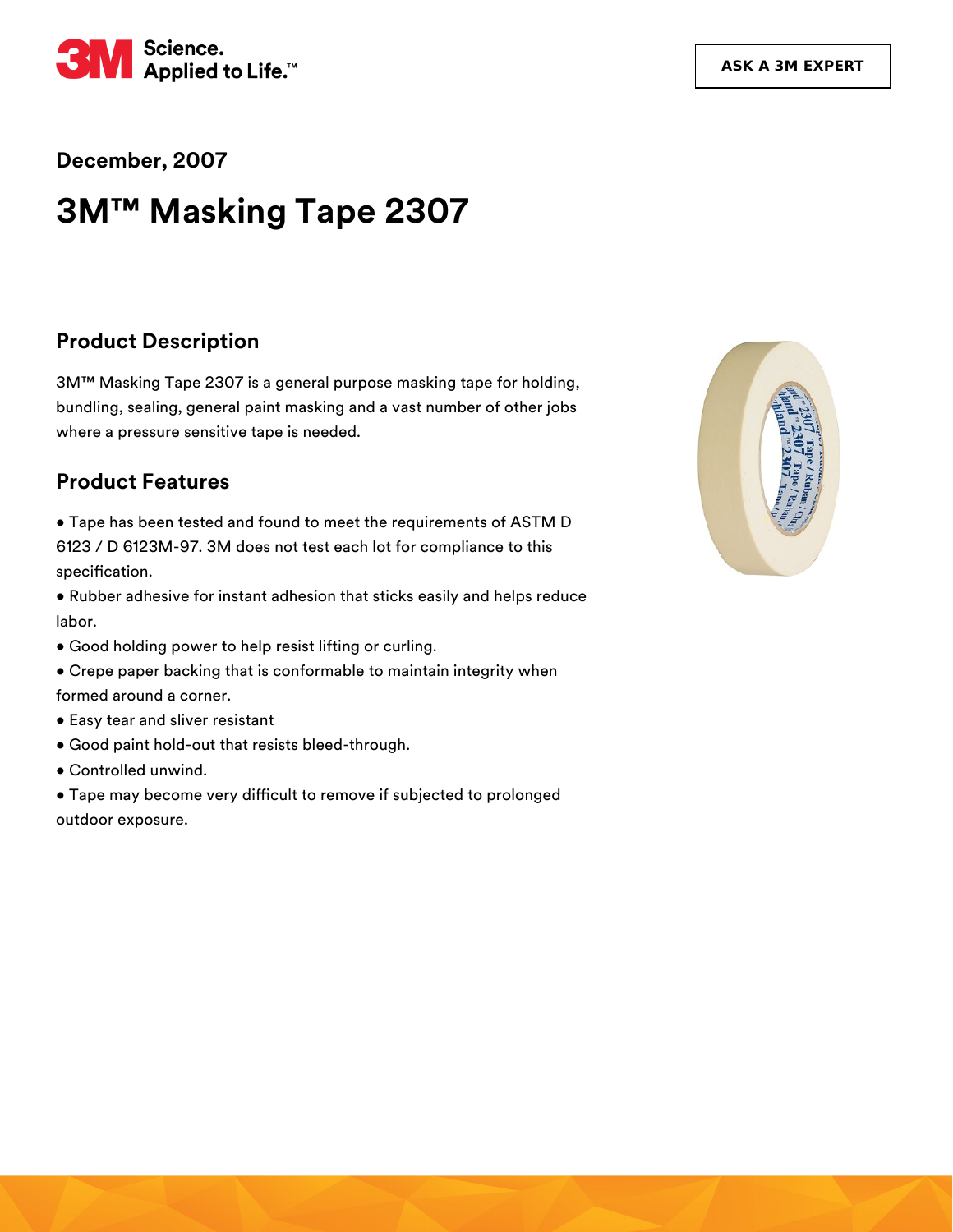# **Technical Information Note**

The following technical information and data should be considered representative or typical only and should not be used for specification purposes.

## **Typical Physical Properties**

| <b>Property</b>             | <b>Values</b>                  |         | <b>Method</b> |
|-----------------------------|--------------------------------|---------|---------------|
| <b>Total Tape Thickness</b> | $0.13$ mm                      | 5.2 mil | ASTM D3652    |
| <b>Backing</b>              | Natural colored crepe<br>paper |         |               |
| Adhesive                    | Rubber                         |         |               |

## **Typical Performance Characteristics**

| <b>Property</b>                 | <b>Values</b>             |                            | <b>Method</b>     | <b>Substrate</b>       |
|---------------------------------|---------------------------|----------------------------|-------------------|------------------------|
| Peel Adhesion                   | $3.1$ N/cm                | 28 oz/in                   | <b>ASTM D3330</b> | <b>Stainless Steel</b> |
| <b>Tensile Strength</b>         | $40.3$ N/cm               | 368 oz/in                  | ASTM D3759        |                        |
| <b>Elongation at Break</b>      | $8\%$                     |                            | ASTM D3759        |                        |
| <b>Temperature Use</b><br>Range | 30 minutes up to 93<br>°C | 30 minutes up to<br>200 °F |                   |                        |

# **Available Sizes**

| <b>Property</b>             | <b>Values</b> |       |
|-----------------------------|---------------|-------|
| <b>Standard Roll Length</b> | 55 m          | 60 yd |

#### **Storage and Shelf Life**

Store under normal conditions of 70°F (21°C) and 50% R.H. in the original carton. To obtain best performance, use within 18 months from date of manufacture.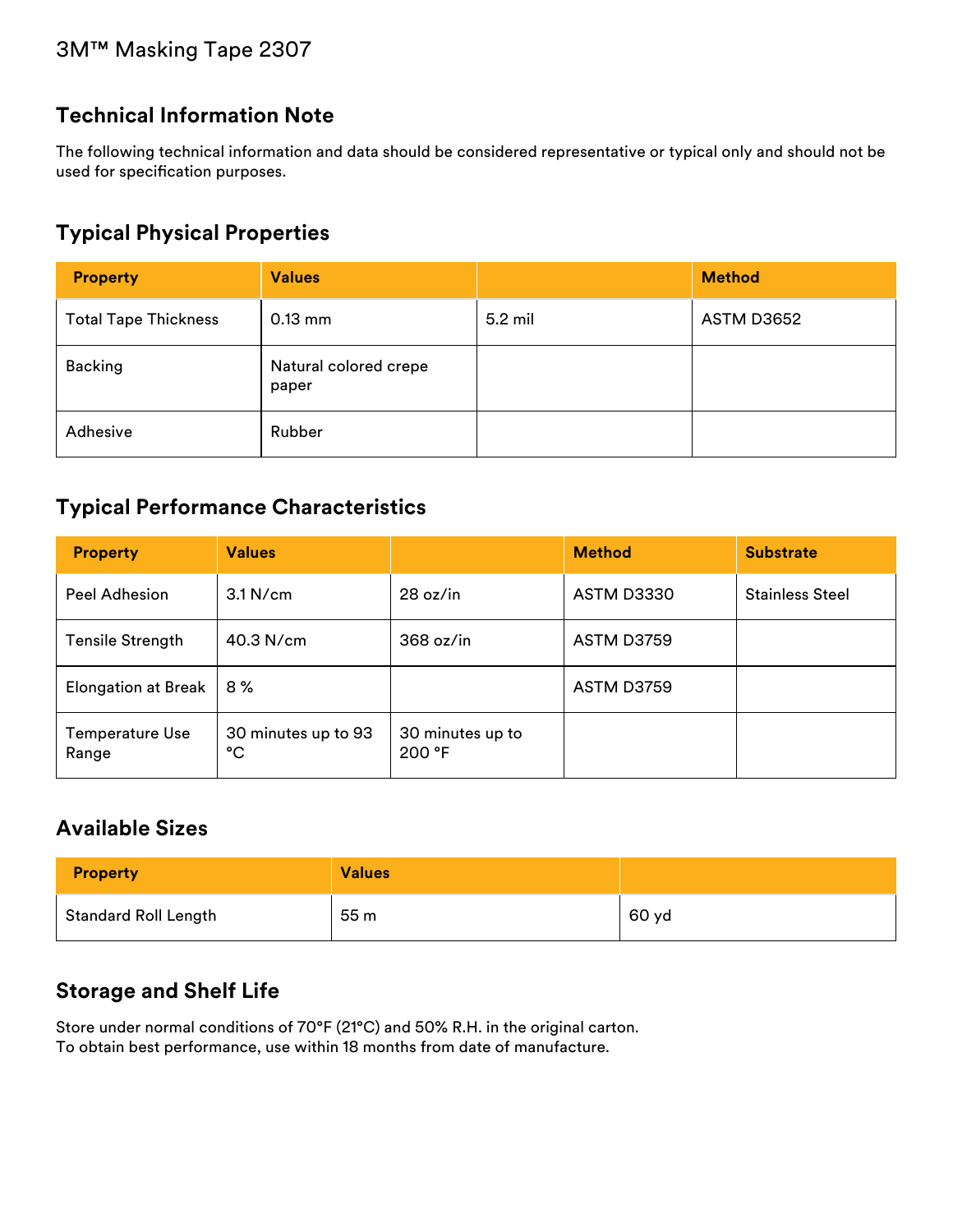#### **Trademarks**

3M is a trademark of 3M Company.

#### **References**

# **Safety Data Sheet (SDS)**

[https://www.3m.com/3M/en\\_US/company-us/SDS-search/results/?](https://www.3m.com/3M/en_US/company-us/SDS-search/results/?gsaAction=msdsSRA&msdsLocale=en_US&co=ptn&q=2307) gsaAction=msdsSRA&msdsLocale=en\_US&co=ptn&q=2307

#### **ISO Statement**

This Industrial Adhesives and Tapes Division product was manufactured under a 3M quality system registered to ISO 9001 standards.

#### **Technical Information**

The technical information, guidance, and other statements contained in this document or otherwise provided by 3M are based upon records, tests, or experience that 3M believes to be reliable, but the accuracy, completeness, and representative nature of such information is not guaranteed. Such information is intended for people with knowledge and technical skills sufficient to assess and apply their own informed judgment to the information. No license under any 3M or third party intellectual property rights is granted or implied with this information.

#### **Product Selection and Use**

Many factors beyond 3M's control and uniquely within user's knowledge and control can affect the use and performance of a 3M product in a particular application. As a result, customer is solely responsible for evaluating the product and determining whether it is appropriate and suitable for customer's application, including conducting a workplace hazard assessment and reviewing all applicable regulations and standards (e.g., OSHA, ANSI, etc.). Failure to properly evaluate, select, and use a 3M product and appropriate safety products, or to meet all applicable safety regulations, may result in injury, sickness, death, and/or harm to property.